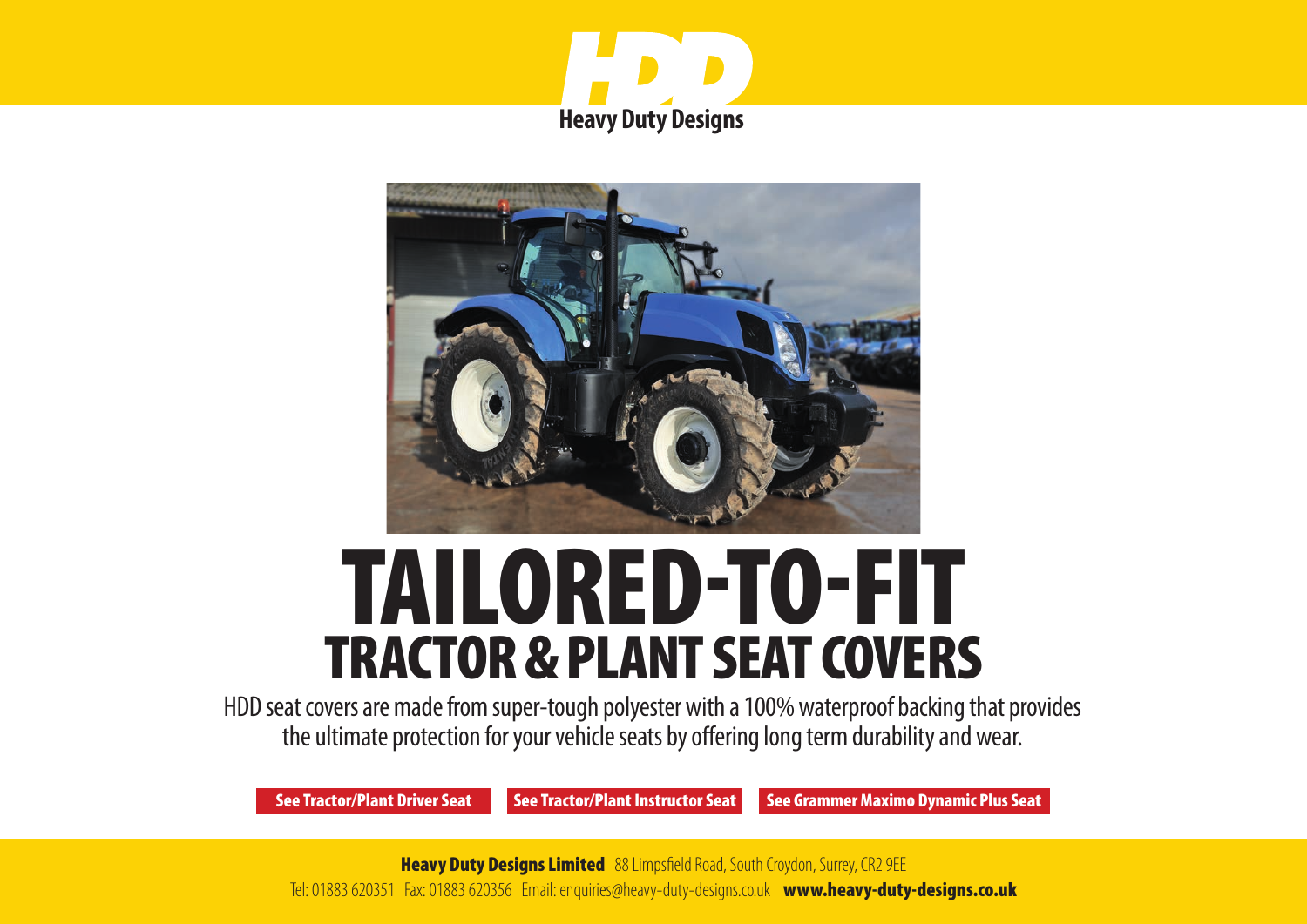

# <span id="page-1-0"></span>TRACTOR/PLANT DRIVER SEAT COVER TAILORED-TO-FIT

#### Designed to Last:

- n 100% waterproof
- **n** Proven for use in harsh environments
- $\blacksquare$  Keeps your seats looking like new
- $\blacksquare$  Parachute thread for added long term strength
- **n** Protects your investment 'The residual value of your Tractor or Plant'
- $\blacksquare$  Made from tough, hard wearing polyester with waterproof PVC backing
- $\blacksquare$  Reduces wear and tear to the original seat fabric

### Protects against and resistant to:

n Mud, water & slurry **n** Grease, oil & dust **n** Building debris **n** Oil & paint **n** Food & drink

### Ideal for:

**HDD HEAVY DUTY** /FHICI F

**TRACTOR/PLANT DRIVER** 

n Plant operators **n** Farm workers

Tailored to fit the large Grammer seat used in many tractors/plant.



[See Tractor/Plant Instructor Seat](#page-2-0) [See Grammer Maximo Dynamic Plus Seat](#page-3-0)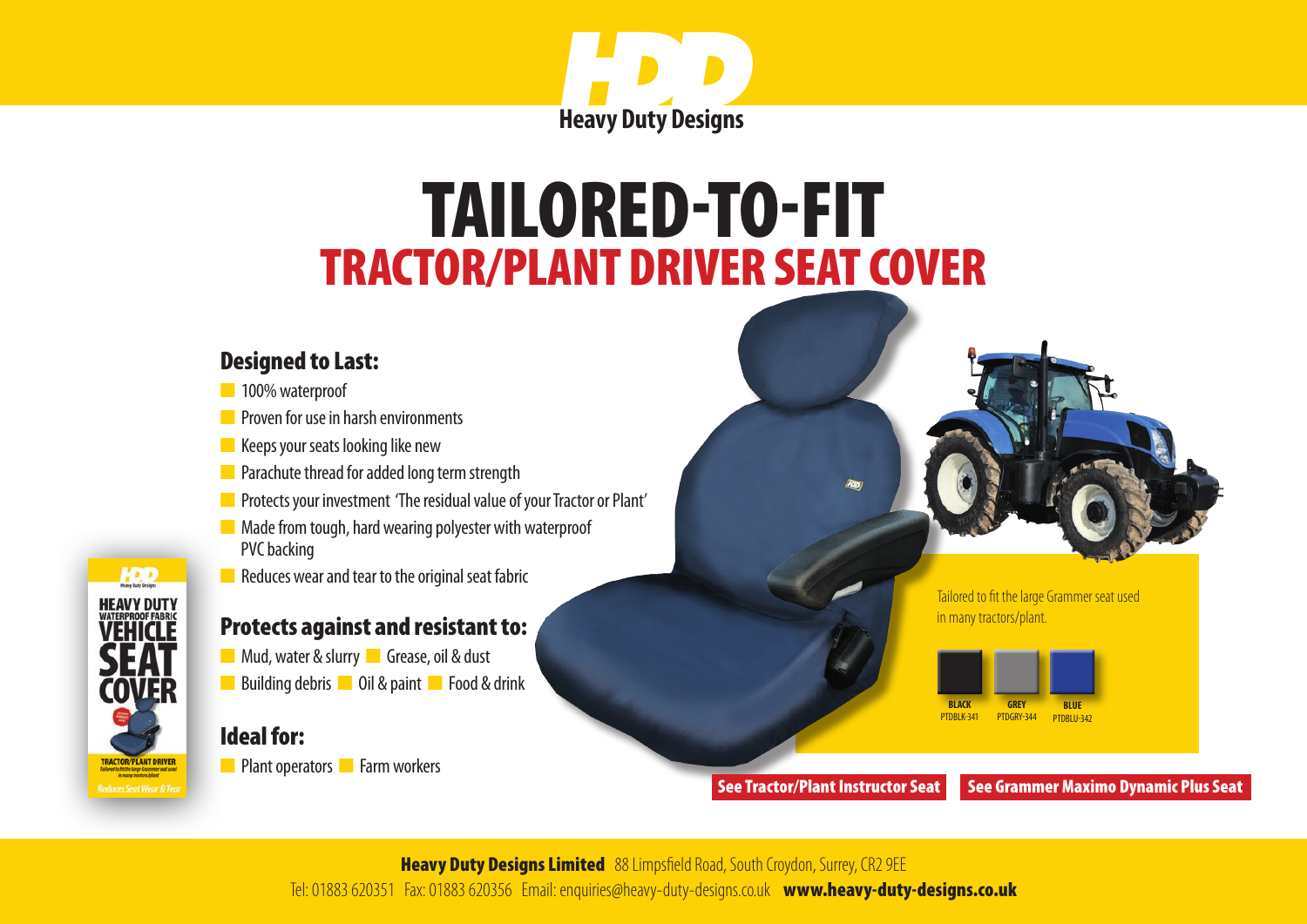

# <span id="page-2-0"></span>TRACTOR/PLANT INSTRUCTOR SEAT COVER TAILORED-TO-FIT

#### Designed to Last:

- n 100% waterproof
- **n** Proven for use in harsh environments
- $\blacksquare$  Keeps your seats looking like new
- **n** Parachute thread for added long term strength
- **n** Protects your investment 'The residual value of your Tractor or Plant'
- $\blacksquare$  Made from tough, hard wearing polyester with waterproof PVC backing
- $\blacksquare$  Reduces wear and tear to the original seat fabric

### Protects against and resistant to:

**n** Mud, water & slurry **n** Grease, oil & dust n Building debris no Oil & paint n Food & drink

#### Ideal for:

**HDD HEAVY DUTY VEHICLE** 

**COVER** 

TRACTOR/PLANT INSTRUCTO

**n** Plant operators **n** Farm workers

Tailored to fit the New Holland Instructor seat. Allows the seat to be folded.



[See Tractor/Plant Driver Seat](#page-1-0) [See Grammer Maximo Dynamic Plus Seat](#page-3-0)